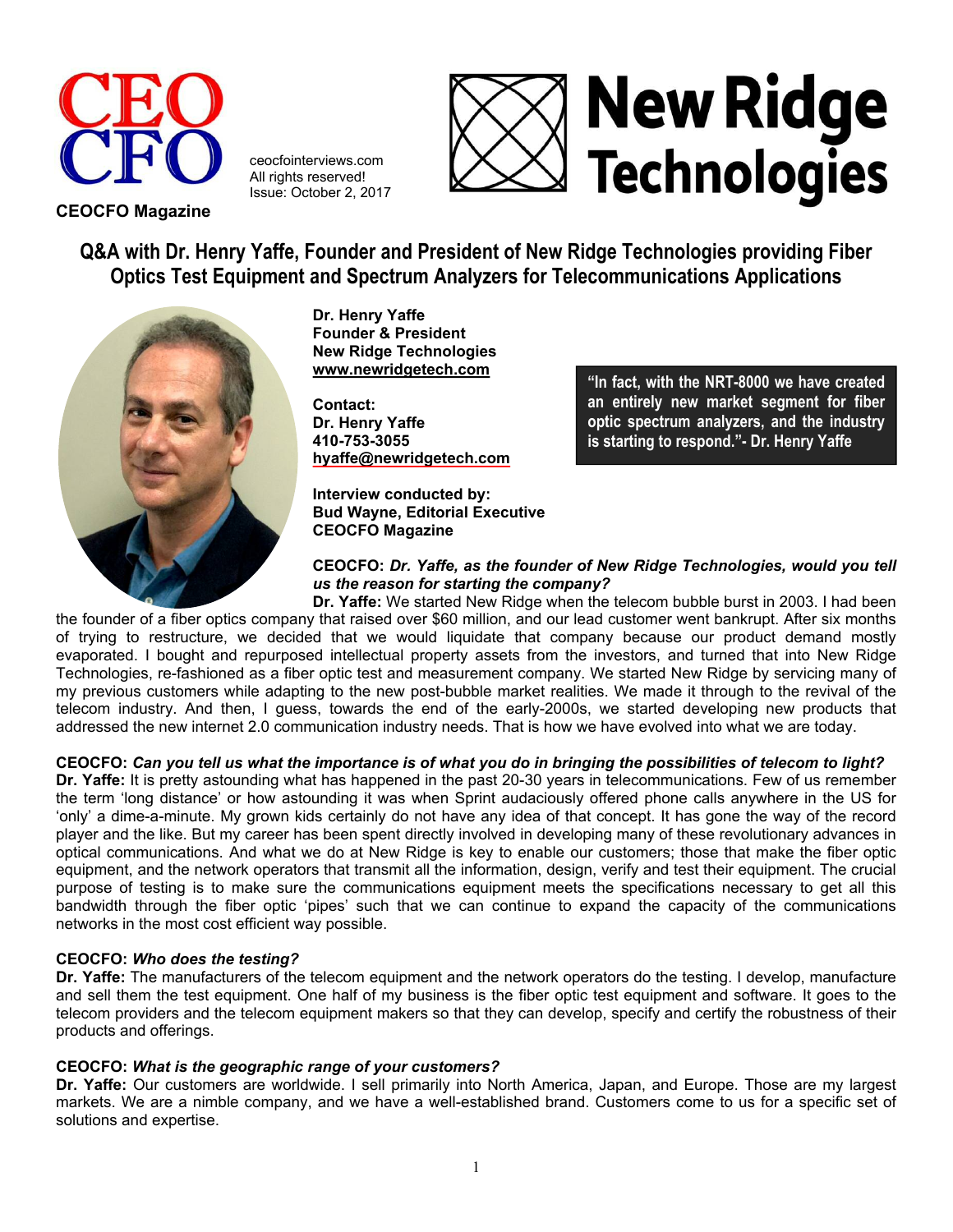#### **CEOCFO:** *Your founding products, polarization mode dispersion sources, were recognized as the 'Cadillac' of the PMD sources. How did you get to be such an important part of the mechanism?*

**Dr. Yaffe:** Polarization Mode Dispersion, or PMD, was a big problem about 20 years ago. My previous company was the first out of the gate to remediate that problem. And I really established a brand and worldwide reputation for polarization expertise. When we transitioned to New Ridge Technologies, the PMD sources were not used to remediate PMD but to help quantify the problem in a way our customers had never been able to do before. They could test, quantify and specify how their equipment would respond to this deleterious effect in the network. We rode that coat-tail for a while, and we were able to use that to get into customers, hear their needs, and that developed into new products. They came to us because they know when New Ridge came with a solution; it would be a high quality product that would address what they are looking for: not just what we could make, but what the customer really needed.

#### **CEOCEO:** *Would you give us a short synopsis of your different products?*

**Dr. Yaffe:** The NRT-2500 was a product that a customer asked us to develop because we are experts in fiber optic polarization. They needed a special product for polarization control, to help them change the nature of the light going into the fiber, in a controlled way. That was the birth of the NRT-2500. Now the NRT-2500 has six different polarization modes of operation. A single NRT-2500 replaces multiple, single-function, fiber optic polarization products offered by our competitors. With the NRT-2500, customers can buy them all integrated into one box. Over the past few years New Ridge's NRT-2500 has been the first to introduce a number of new polarization control features. These functionalities have been copied by our competitors' into their products. While this is threatening on one side, it is mostly gratifying because New Ridge is seen, and respected, as a thought leader within the industry, even by our competition.

The newer NRT-3000 polarimeter is the cousin to the NRT-2500 polarization control platform. So, whereas the NRT-2500 generates polarization states in a variety of ways, the NRT-3000 polarimeter measures the created polarization states. The NRT-3000 is often used to confirm the generated polarization states or measure the response of telecom equipment to the NRT-2500 input. They work together quite well and make a natural pairing.

Recently, because of our expertise in fiber optical polarization effects, customers asked us to advise them on a strange mysterious phenomenon that was causing failures in their fiber networks. We advised them that it was related to lightning, and explained how it affects modern communication systems. We published a blog on the topic that was very well received. But more importantly, we helped them engineer remedies to the polarization induced outages. We were able to show that the NRT-2500 could be very useful in the lab to (safely) simulate the very fast and abrupt polarization changes caused by lightning. And the NRT-3000 was uniquely positioned to measure such ultrafast changes of polarization. We not only had the products, but because of close customer relationships, New Ridge was trusted to help identify this unknown phenomenon. Our experience enabled us to diagnose the problem, recognize a new market opportunity, and respond with new product solutions. Ultimately, this technology is applicable to many other challenges that our customers face and try to recreate in the lab.

The NRT-8000 is our newest telecom product. It is a compact optical spectrum analyzer and not a polarization related product. The NRT-8000 measures the wavelengths, or colors, of light coming out of the fiber. The NRT-8000 is unique in that it breaks the mold from typical spectrum analyzers. A typical spectrum analyzer would be the size of two desktop computers. But the NRT-8000 is about 5% of the typical volume and weight, merely the size of a small hardcover novel. And we only put in features that the telecom industry uses. We concentrated only on the applications our customers do every day in their telecom measurement environment. Therefore we could offer a much smaller, much more portable, and much lower cost product than typical spectrum analyzers.

We have addressed the change in the test and measurement market that has evolved over the past decade or so. There has been a lot of price pressure on test and measurement products. We all want to pay less per month for our cell phones, internet, and cable TV. This consumer pricing pressure gets pushed down, through the telecom provider businesses, affecting their ability to invest in testing, and thereby on test equipment. This puts pressure on my business, in a structural way, and it has caused me to fundamentally rethink how to develop a product. What do our customers really want? What do they actually do in the lab? How many 'bells and whistles' are they willing to pay for? With the NRT-8000, we have made a device that simply does what engineers do every day in the lab. And the NRT-8000 does it very well, at a very good price, in a very small size. In fact, with the NRT-8000 we have created an entirely new market segment for fiber optic spectrum analyzers, and the industry is starting to respond. Here too we have been the first with a new idea, only to be followed by competitors who have joined the compact spectrum analyzer bandwagon.

New Ridge is also leading the fiber optic test and measurement industry in exploiting Internet of Things (IoT) for our instruments. Specifically, you can use your smart phone or tablet to control NRT's test and measurement environment from anywhere at any time. This is a new concept in the optical test and measurement world. I would say it is generational. For people of my 'vintage' it is kind of shockingly cool. While for 'millennial' engineers, it is routine to pick up the phone and try to control their world. I think IoT is an unstoppable natural technology progression, one that New Ridge fully embraces. We seized the opportunity to implement an IoT platform with the NRT-8000 new product development. We are seeing customers respond very openly to it. Some are saying this is 'neat' and asking for demos. While some are a little more hesitant as they get comfortable with IoT. The NRT-8000 is our first application of IoT infrastructure into NRT's products. We are currently rolling IoT into our other products, to be released in the future.